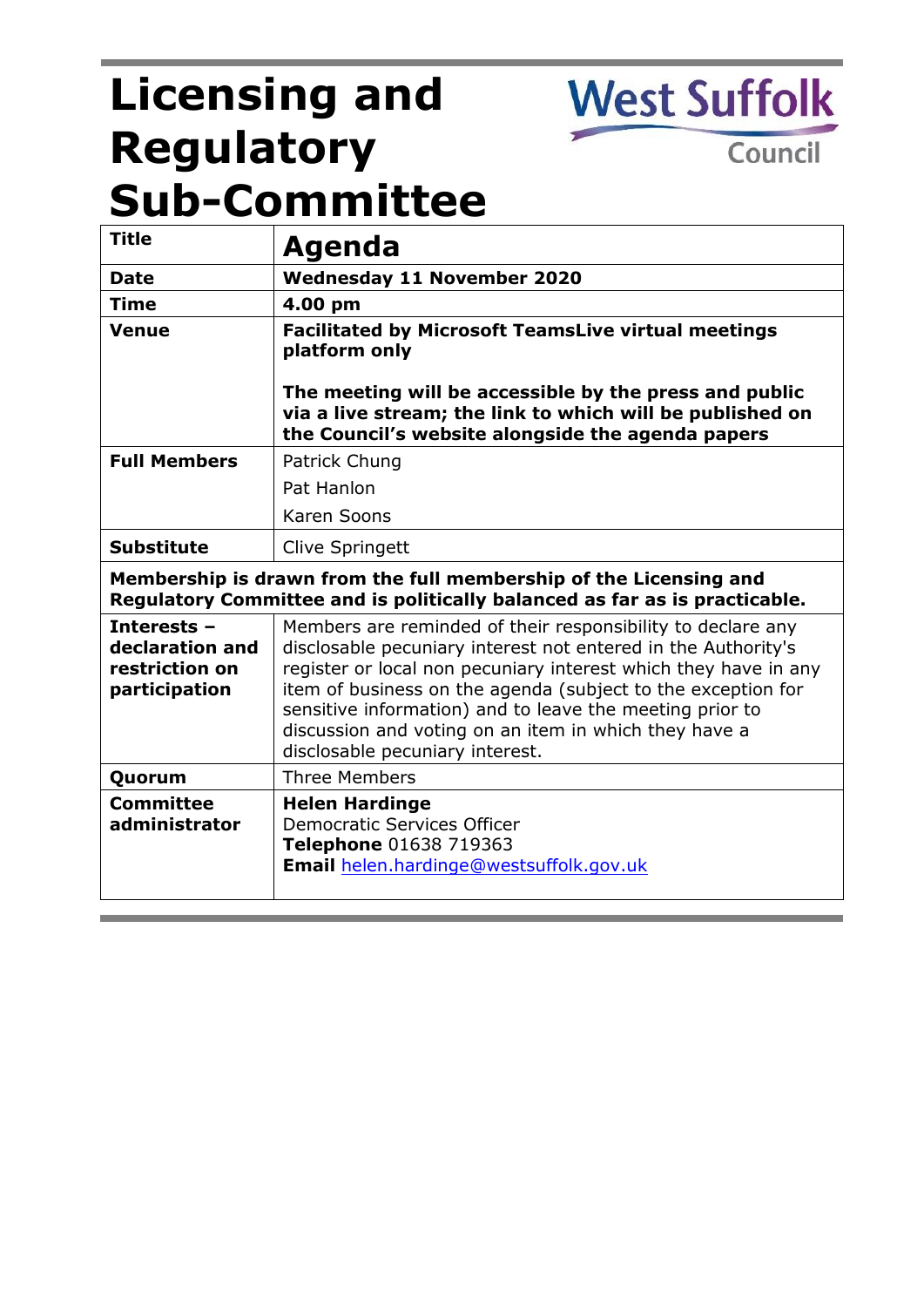

# **HEARING PROCEDURE**

#### Pre-Hearing Matters

- 1. Declaration of Interests
- 2. Chair will introduce members of the Hearing Panel
- 3. Chair will ask those present to introduce themselves in the following order:
	- Applicant and any person representing or assisting them (Confirmation also should be given that copies of the relevant representations to be considered at the Hearing have been received);
	- The Officer of the Licensing Authority, the Committee Administrator and the Legal Advisor to the Hearing Panel;
	- Responsible authorities that have made a relevant representation;
	- Interested parties who have made a relevant representation (Interested parties should confirm whether a spokesperson has been nominated and, if so identify them);
	- In the event of a review hearing, the respondent.
- 4. The Chair will ask all parties to the Hearing whether they wish to withdraw their application or representation.
- 5. The Chair will ask the Officer of the Licensing Authority to report:
	- Any requests from a party to the Hearing for permission for a witness to appear in support of their representation. Any such requests will be determined by the Hearing Panel.
	- Any documentary or other information that a party to the Hearing wishes to present. If there is any such material, the Chair will ask all the other parties to the Hearing whether they consent to it being presented. If they agree, the material will be distributed. If not, the said material may not be distributed unless there are exceptional circumstances which in the Chair's opinion render it necessary and appropriate for the said material to be presented to the Hearing Panel. In this regard the Chair's decision will be final.
- 6. The Chair will invite the applicant or his representative to estimate the time required to present their case and ask questions of other parties to the Hearing. He will then ask the other parties to the Hearing whether they will require a longer period to present their representation and question the applicant. The Hearing Panel will determine the maximum period of time allowed for each party to put their case. This decision will be final.

#### THE HEARING

Immediately the pre-Hearing matters have been dealt with the Hearing will commence.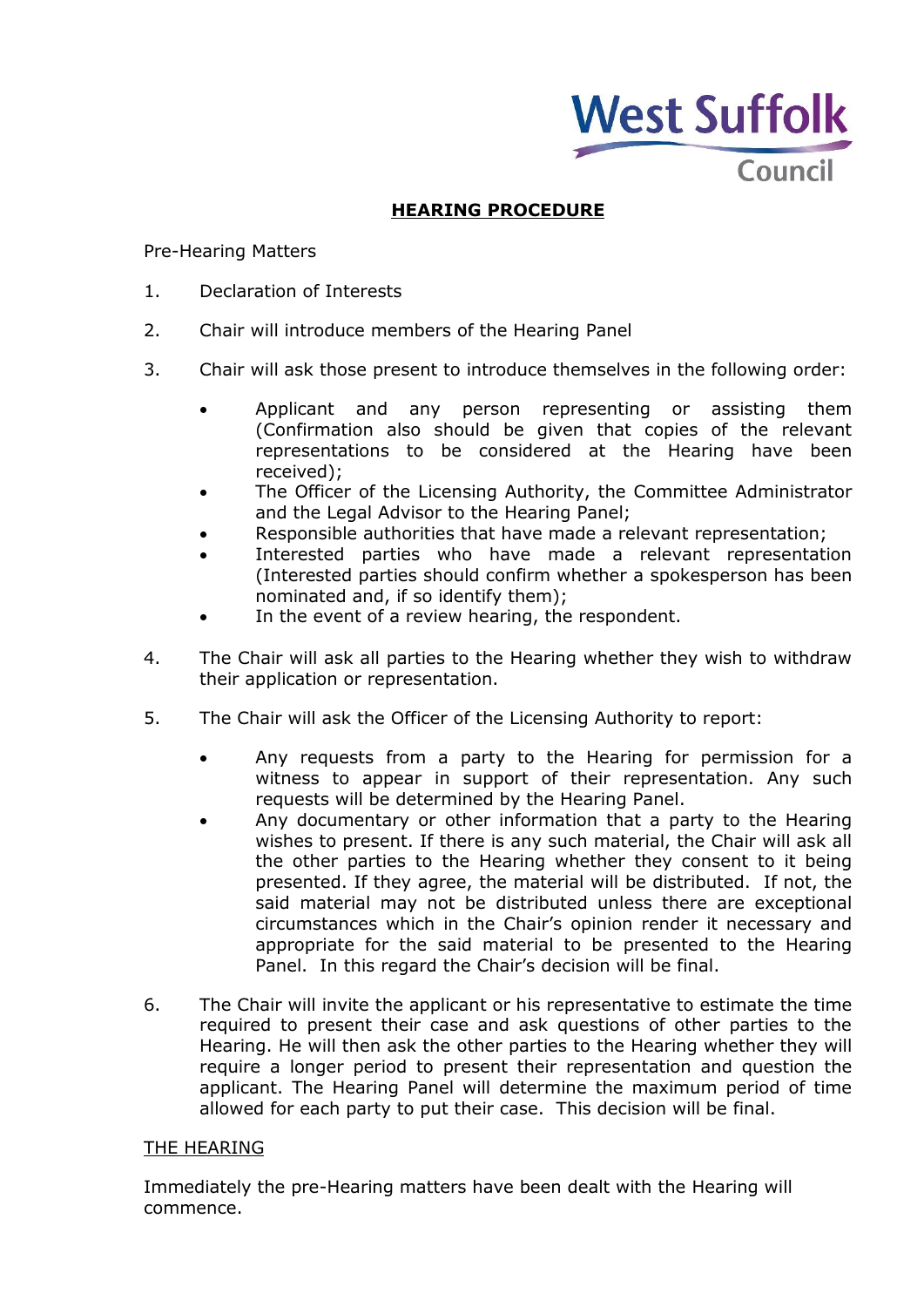- 1. The Chair will ask the Officer of the Licensing Authority to summarise the matter under consideration.
- 2. The members of the Hearing Panel, the applicant, and those making representations may ask questions of the Officer of the Licensing Authority.
- 3. Starting with the applicant and, in the event of a review, concluding with the respondent, each party will exercise their rights within the identified maximum time, as follows:
	- Each party to present their case, including responding to any points of which the Licensing Authority has previously given notice, and call any approved witness or witnesses in support of their case.
	- If given permission by the Chair, and only through the Chair of the Hearing, each member of Sub Committee, office of the Licensing Authority or any party may raise questions of any other party or witness/witnesses.
	- Where a party was unable to attend by virtue of it being held virtually, the Chair shall request the Democratic Services Officer to read any written submissions received in place of an oral statement.
- 4. Starting with the applicant and, in the event of a review hearing, concluding with the respondent, each party will be asked to sum up their case.
- 5. All those present, other than the members of the Hearing Panel, their Legal Advisor and the Committee Administrator, will be asked to leave the meeting to allow Members to determine the application.
- 6. All parties will be recalled. The Legal Advisor to the Hearing Panel will advise those present of any advice that has been provided during the determination. The Chair will then:
	- either announce the decision, together with the reasons for it if it is a Hearing in relation to an application for which the Licensing Authority may make its determination at the conclusion of the Hearing;
	- or
	- advise all the parties that the Licensing Authority will make its determination within 5 working days, in which case notification of the determination will be sent out in writing (including the rights of appeal) to all relevant parties not later than 5 working days after the Hearing date.
- 7. In the event of the Licensing Authority making its determination at the conclusion of the Hearing the Chair will outline the rights of appeal. The decision and rights of appeal will also be confirmed in writing by the Officer of the Licensing Authority forthwith.
- 8. Nothing within Paragraph 6 above will preclude a Licensing Authority from making its determination at the conclusion of any Hearing, should the Hearing Panel so decide. It is entirely within the discretion of the Members of the said Panel whose decision in this regard will be final